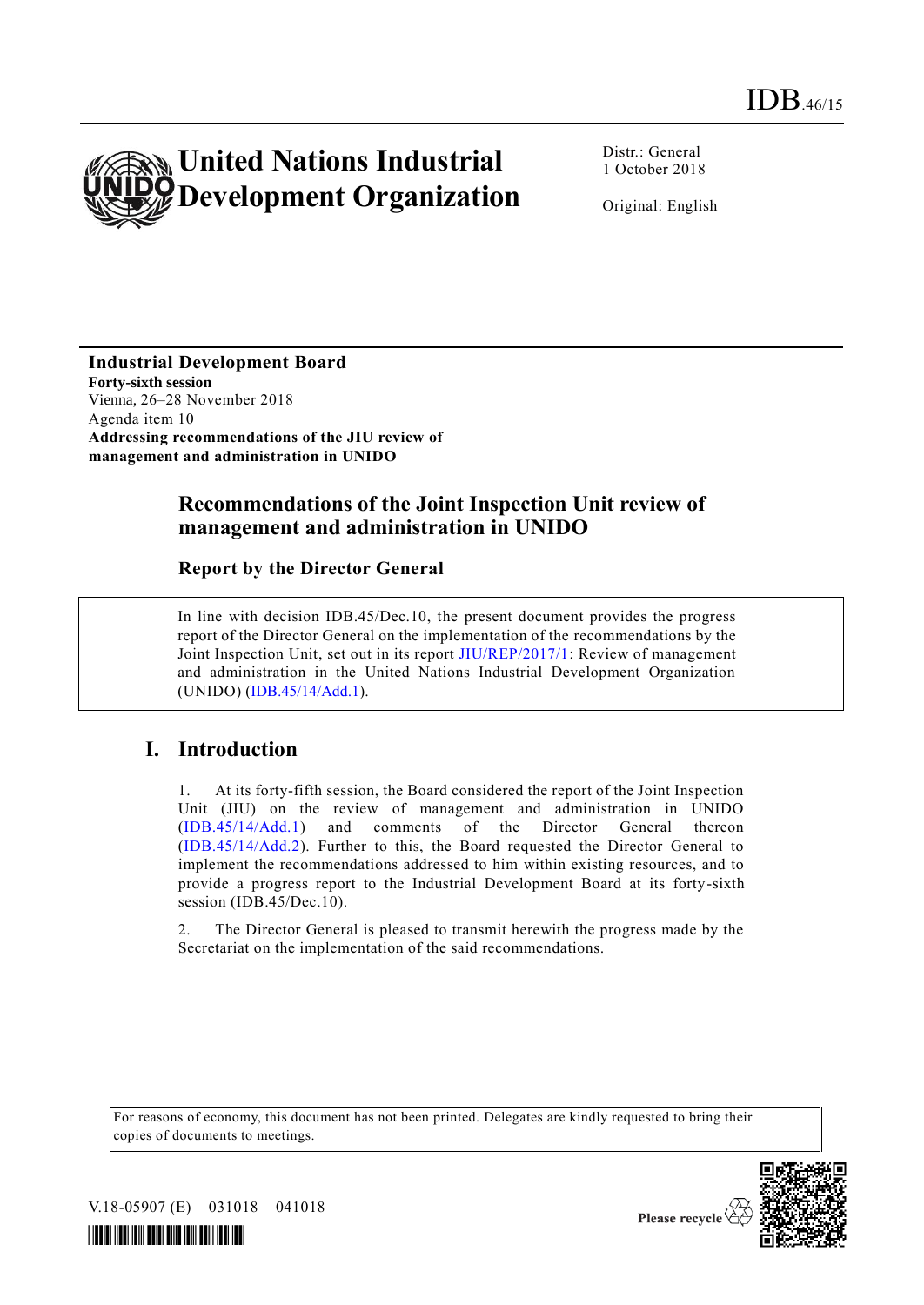## **II. JIU recommendations and UNIDO's comments on progress achieved**

|                | Recommendations                                                                                                                                                                                                                                                                                                                                                                                                                                                                                                                                                             | <b>Responsibility</b> | <b>UNIDO</b> response                                                                                                                                                                                                                                                                                                                                                                                                                                                                                                                                                                                                                                                                                                                                        |
|----------------|-----------------------------------------------------------------------------------------------------------------------------------------------------------------------------------------------------------------------------------------------------------------------------------------------------------------------------------------------------------------------------------------------------------------------------------------------------------------------------------------------------------------------------------------------------------------------------|-----------------------|--------------------------------------------------------------------------------------------------------------------------------------------------------------------------------------------------------------------------------------------------------------------------------------------------------------------------------------------------------------------------------------------------------------------------------------------------------------------------------------------------------------------------------------------------------------------------------------------------------------------------------------------------------------------------------------------------------------------------------------------------------------|
|                | The General Conference is invited to examine at<br>its seventeenth session, in 2017, the strategies<br>proposed by the Director General to support the<br>achievement of the Sustainable Development<br>Goals, with special emphasis on Goal 9, to ensure<br>that the role of the Organization is well defined,<br>and to provide necessary resources through the<br>successive programmes and budgets for the<br>implementation of those strategies.                                                                                                                       | Legislative body      | <b>Under consideration</b><br>Following the adoption of GC.17/Res.1, UNIDO is progressing to<br>operationalize its Integrated Results and Performance Framework (IRPF) to<br>measure and track UNIDO's programme and operational effectiveness, in<br>support of the implementation of the medium-term programme framework.<br>UNIDO is also working towards a draft strategic framework as requested by<br>Member States in GC.17/Res 6. A set of strategic policies and guidelines will<br>be prepared and issued in due course, for their implementation as early as 2019.                                                                                                                                                                                |
| $\overline{2}$ | The Director General should consider formalizing<br>the internal senior management briefings with a<br>view to strengthening the corporate-wide<br>coordination and information-sharing functions in<br>order to support the Executive Board in the<br>management of the Organization.                                                                                                                                                                                                                                                                                      | Executive head        | Accepted — implemented<br>An Information Circular has been issued, formalizing the internal senior<br>management meeting as a coordination and information-sharing mechanism<br>(IC/2017/08).                                                                                                                                                                                                                                                                                                                                                                                                                                                                                                                                                                |
| 3              | The Industrial Development Board should ensure<br>that sufficient regular budget resources are<br>provided to fund core functions of the<br>Organization so as to enable it to carry out all its<br>mandates as a specialized agency of the United<br>Nations in a consistent and sustainable manner, in<br>line with the provisions of the Lima Declaration.<br>In this context, the Board, in accordance with its<br>decision IDB.44/Dec.8, may also invite UNIDO<br>member States to increase their contributions to<br>the special accounts created by the secretariat. | Legislative body      | <b>Under consideration</b><br>Discussions are ongoing at the Informal Working Group on Programme and<br>Budget Committee-related issues, reviewing options to improve the financial<br>situation of UNIDO. In the meantime, UNIDO continues its dialogue with<br>Member States on timely collections of the assessed contributions via regular<br>reporting to the Committee and the Board, specifically through the Director<br>General's reports on the financial situation of UNIDO. The Organization also<br>regularly encourages Member States to provide voluntary contributions to the<br>Special Account of Voluntary Contributions for Core Activities/Major Capital<br>Investment Fund (and requests their renunciation of unencumbered balances). |
| 4              | The Director General should present to the<br>Industrial Development Board at its forty-sixth<br>session in 2018 a comprehensive report aimed at<br>improving the financial situation of the<br>Organization, integrating proposals on the main<br>categories of its resources (regular budget,<br>operational budget and voluntary contributions).                                                                                                                                                                                                                         | <b>Executive</b> head | The Secretariat has taken note of this recommendation<br>The ongoing discussions at the Informal Working Group on Programme and<br>Budget Committee-related issues are reviewing options to improve the<br>financial situation of UNIDO. Depending on the outcome of these discussions,<br>the programme and budgets document 2020-2021 could be the tool to present<br>proposals to the Committee and the Board at their sessions in 2019.                                                                                                                                                                                                                                                                                                                  |

**2 /5**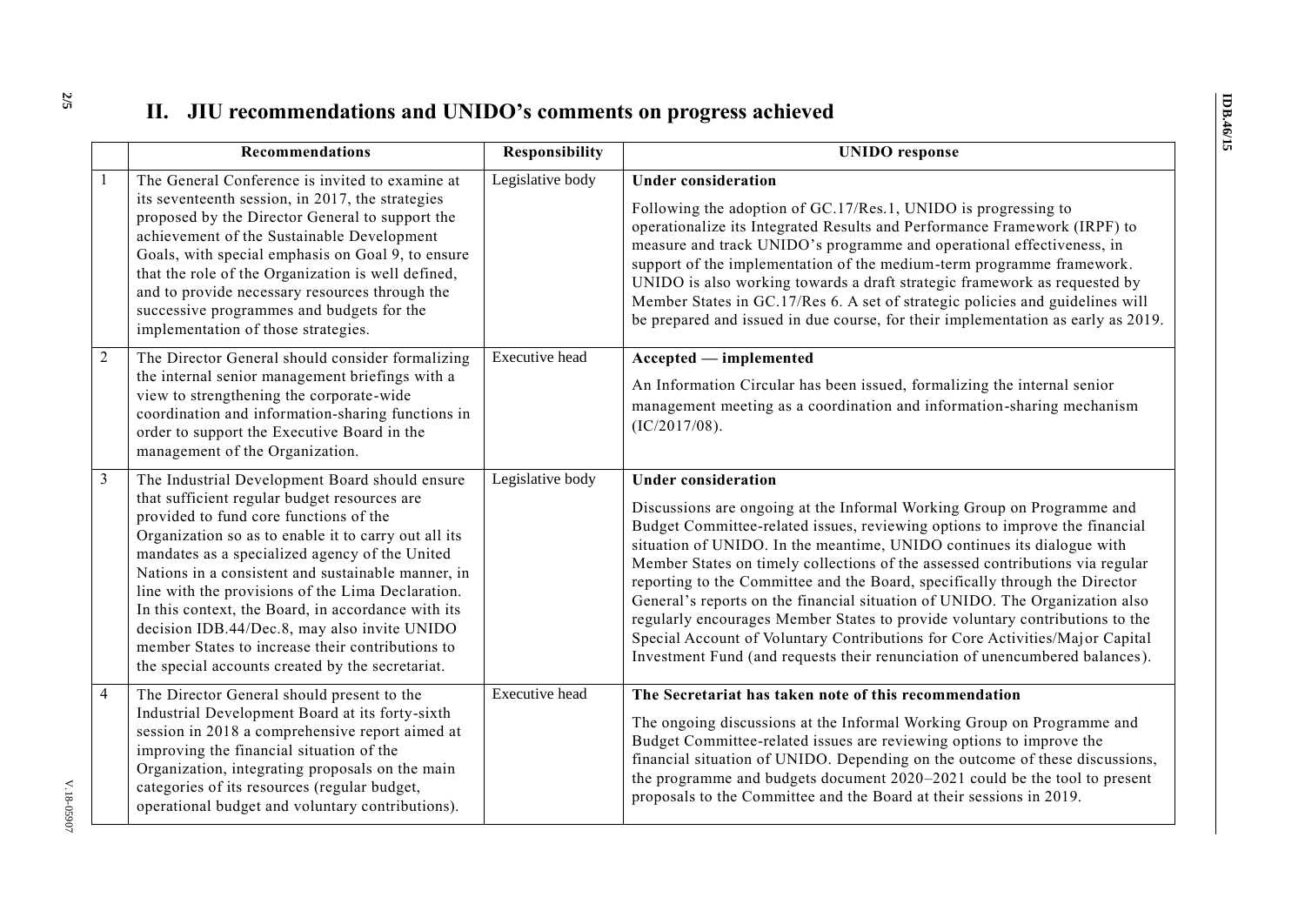| Y.18-05907 | Recommendations                                                                                                                                                                                                                                                                                                                                               | <b>Responsibility</b> | <b>UNIDO</b> response                                                                                                                                                                                                                                                                                                                                                                                                                                                                                                            |  |
|------------|---------------------------------------------------------------------------------------------------------------------------------------------------------------------------------------------------------------------------------------------------------------------------------------------------------------------------------------------------------------|-----------------------|----------------------------------------------------------------------------------------------------------------------------------------------------------------------------------------------------------------------------------------------------------------------------------------------------------------------------------------------------------------------------------------------------------------------------------------------------------------------------------------------------------------------------------|--|
| 5          | The Director General should expand the risk<br>management strategy presented at the forty-fourth<br>session of the Industrial Development Board in<br>2016 to comprehensively address all major risks<br>faced by the Organization with appropriate<br>mitigation measures, and submit it to the Board<br>for endorsement at its forty-sixth session in 2018. | Executive head        | Accepted — under implementation<br>A Risk Management Committee has been established to further develop the<br>UNIDO Risk Management strategy and advise the Executive Board on<br>measures to be taken. The UNIDO Risk Focal Point has initiated an initial risk<br>mapping exercise within the Organization, identifying the main perceived risks<br>and related mitigation strategies and actions.                                                                                                                             |  |
|            |                                                                                                                                                                                                                                                                                                                                                               |                       | Following the completion of the risk mapping exercise, the collated results of<br>the in-house risk mapping will be presented to the internal Risk Management<br>Committee, and information on the exercise will be shared with Member<br>States. The Risk Management Committee will analyze and assess the risks and<br>create a corporate risk register from the data collected, rating the various risks,<br>identifying possibly missing risks and recommending mitigation strategies and<br>actions as and where necessary. |  |
|            |                                                                                                                                                                                                                                                                                                                                                               |                       | The UNIDO Focal Point will also present the outcome of the initial risk<br>mapping exercise in a briefing to Member States during the second half of<br>2018.                                                                                                                                                                                                                                                                                                                                                                    |  |
| 6          | The Director General should finalize the revised<br>Human Resources Management Framework and<br>issue it as a Director General's bulletin by the end<br>of 2017. Relevant policies and administrative<br>instructions should be promulgated or updated<br>accordingly.                                                                                        | Executive head        | Accepted — under implementation<br>The Executive Board has approved the human resources policies road map in<br>principle, allowing the Department of Human Resources Management (HRM)<br>to revise relevant policies. The process is currently ongoing.                                                                                                                                                                                                                                                                         |  |
| 7          | The Director General should develop an action<br>plan containing monitoring measures aimed at<br>improving the geographical diversity of the<br>UNIDO workforce and report regularly to the<br>Industrial Development Board on its<br>implementation, starting at its forty-sixth session<br>in 2018.                                                         | <b>Executive</b> head | Accepted — under implementation<br>The Executive Board has approved the human resources policies road map in<br>principle to allow HRM to revise relevant policies. One of the policies, aims,<br>inter alia, at improving the geographical diversity of the Organization. The<br>process is currently ongoing.                                                                                                                                                                                                                  |  |
| 8<br>ىي    | The Director General should develop an action<br>plan to improve the gender balance of the UNIDO<br>workforce that would complement the Policy on<br>Gender Equality and the Empowerment of<br>Women, containing monitoring measures, and                                                                                                                     | Executive head        | Accepted — under implementation<br>In line with the UNIDO Policy on Gender Equality and the Empowerment of<br>Women; UNIDO Gender Equality and Empowerment Strategy of 2016-2019;<br>this recommendation; as well as the United Nations Secretary General's                                                                                                                                                                                                                                                                      |  |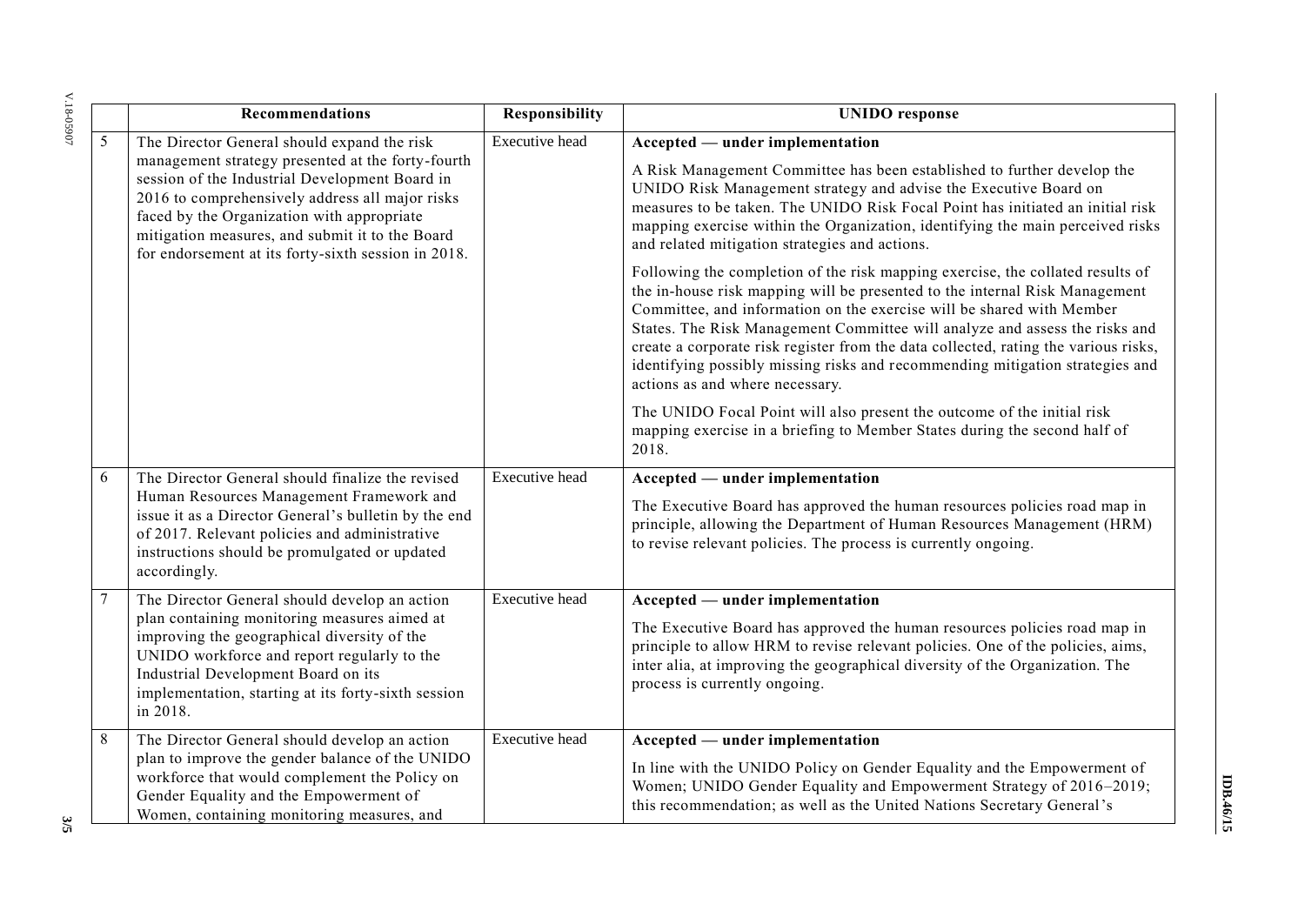|    | Recommendations                                                                                                                                                                                                                                                                                        | <b>Responsibility</b> | <b>UNIDO</b> response                                                                                                                                                                                                                                                                                                                                                                                                                                                                                                                                                                                                        |
|----|--------------------------------------------------------------------------------------------------------------------------------------------------------------------------------------------------------------------------------------------------------------------------------------------------------|-----------------------|------------------------------------------------------------------------------------------------------------------------------------------------------------------------------------------------------------------------------------------------------------------------------------------------------------------------------------------------------------------------------------------------------------------------------------------------------------------------------------------------------------------------------------------------------------------------------------------------------------------------------|
|    | should report regularly to the Industrial<br>Development Board on its implementation,<br>starting at its forty-sixth session in 2018.                                                                                                                                                                  |                       | Gender Parity Strategy 2017, UNIDO has developed the Gender Parity Action<br>Plan 2018-2023, to reach gender parity in staffing.<br>The action plan draws on United Nations best practices, consultations with<br>UNIDO management and staff to outline detailed tasks for gender-responsive<br>outreach and recruitment, as well as measures to create an enabling<br>environment. Details of the action plan will be presented in the Director<br>General's Report on UNIDO gender equality and the empowerment of women<br>to be submitted to the Industrial Development Board at its forty-sixth session<br>(IDB.46/20). |
| 9  | The Director General should issue an updated<br>information technology and information<br>management policy, and set up an<br>organization-wide working group to assist the<br>Executive Board in overseeing the<br>implementation of the policy and in providing<br>strategic direction in this area. | <b>Executive</b> head | Accepted — implemented<br>The policy on information and communication technology (ICT) has been<br>updated and issued as a Director General's bulletin (DGB/2017/09).<br>An ICT working group has been established to further strengthen and enhance<br>the effectiveness of information technology and information management in the<br>Organization.                                                                                                                                                                                                                                                                       |
| 10 | The General Conference is invited to adopt a<br>comprehensive vision of the UNIDO field<br>presence as an integral part of the Organization's<br>role in implementing the 2030 Agenda, including<br>a set of criteria to assess its effectiveness.                                                     | Legislative body      | <b>Under consideration</b><br>The IRPF is being operationalized by building the capacity of UNIDO staff,<br>including in the field offices. Developing the appropriate policies, templates<br>and tools to institutionalize the IRPF will be integrated into the operation and<br>management of the Organization's activities both at Headquarters and in the<br>field.                                                                                                                                                                                                                                                      |

**4 /5**